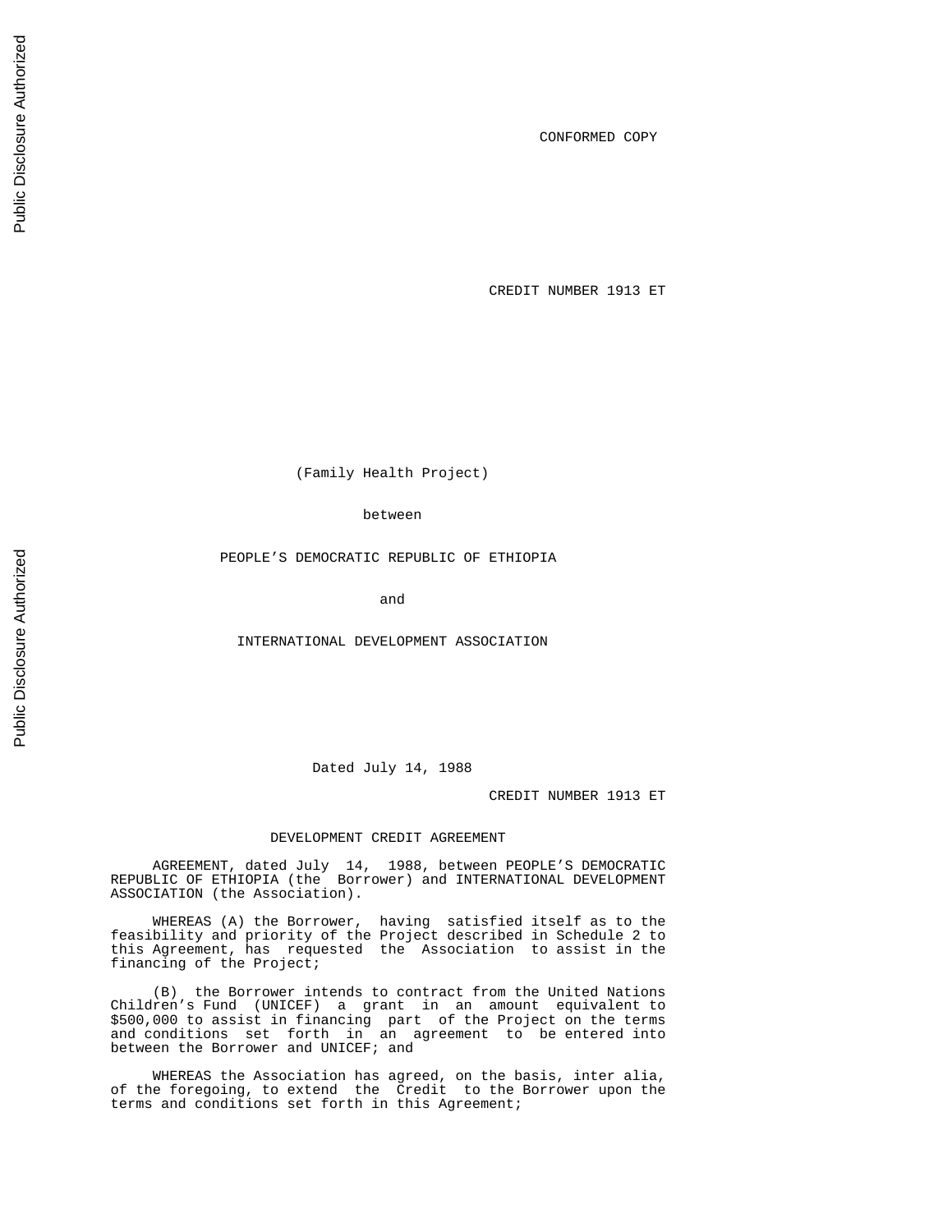NOW THEREFORE the parties hereto hereby agree as follows:

### ARTICLE I

### General Conditions; Definitions

 Section 1.O1. The "General Conditions Applicable to Development Credit Agreements" of the Association, dated January 1, 1985, with the last sentence of Section 3.02 deleted (the General Conditions) constitute an integral part of this Agreement.

 Section 1.O2. Unless the context otherwise requires, the several terms defined in the General Conditions and in the Preamble to this Agreement have the respective meanings therein set forth and the following additional terms have the following meanings:

 (a) "Special Account" means the account referred to in Section 2.02 (b) of this Agreement;

(b) "MOH" means the Ministry of Health of the Borrower;

 (c) "Project Preparation Advance" means the project preparation advance granted by the Association to the Borrower pursuant to an exchange of letters, dated August 31, 1985, October 4, 1985, October 12, 1987, and December 1, 1987, between the Borrower and the Association;

- (d) "MCH" means maternal and child health;
- (e) "FP" means family planning; and

 (f) "fiscal year" means the fiscal year of the Borrower which begins on July 7 and ends on July 6 of the following year.

#### ARTICLE II

#### The Credit

 Section 2.O1. The Association agrees to lend to the Borrower, on the terms and conditions set forth or referred to in the Development Credit Agreement, an amount in various currencies equivalent to twenty-three million eight hundred thousand Special Drawing Rights (SDR 23,800,000).

 Section 2.O2. (a) The amount of the Credit may be withdrawn from the Credit Account in accordance with the provisions of Schedule 1 to this Agreement for expenditures made (or, if the Association shall so agree, to be made) in respect of the reasonable cost of goods and services required for the Project described in Schedule 2 to this Agreement and to be financed out of the proceeds of the Credit.

 (b) The Borrower shall, for the purposes of the Project, open and maintain in dollars a special account in its Central Bank, on terms and conditions satisfactory to the Association. Deposits into, and payments out of, the Special Account shall be made in accordance with the provisions of Schedule 4 to this Agreement.

 (c) Promptly after the Effective Date, the Association shall, on behalf of the Borrower, withdraw from the Credit Account and pay to itself the amount required to repay the principal amount of the Project Preparation Advance withdrawn and outstanding as of such date and to pay all unpaid charges thereon. The unwithdrawn balance of the authorized amount of the Project Preparation Advance shall thereupon be cancelled.

 Section 2.O3. The Closing Date shall be December 31, 1997 or such later date as the Association shall establish. The Association shall promptly notify the Borrower of such later date.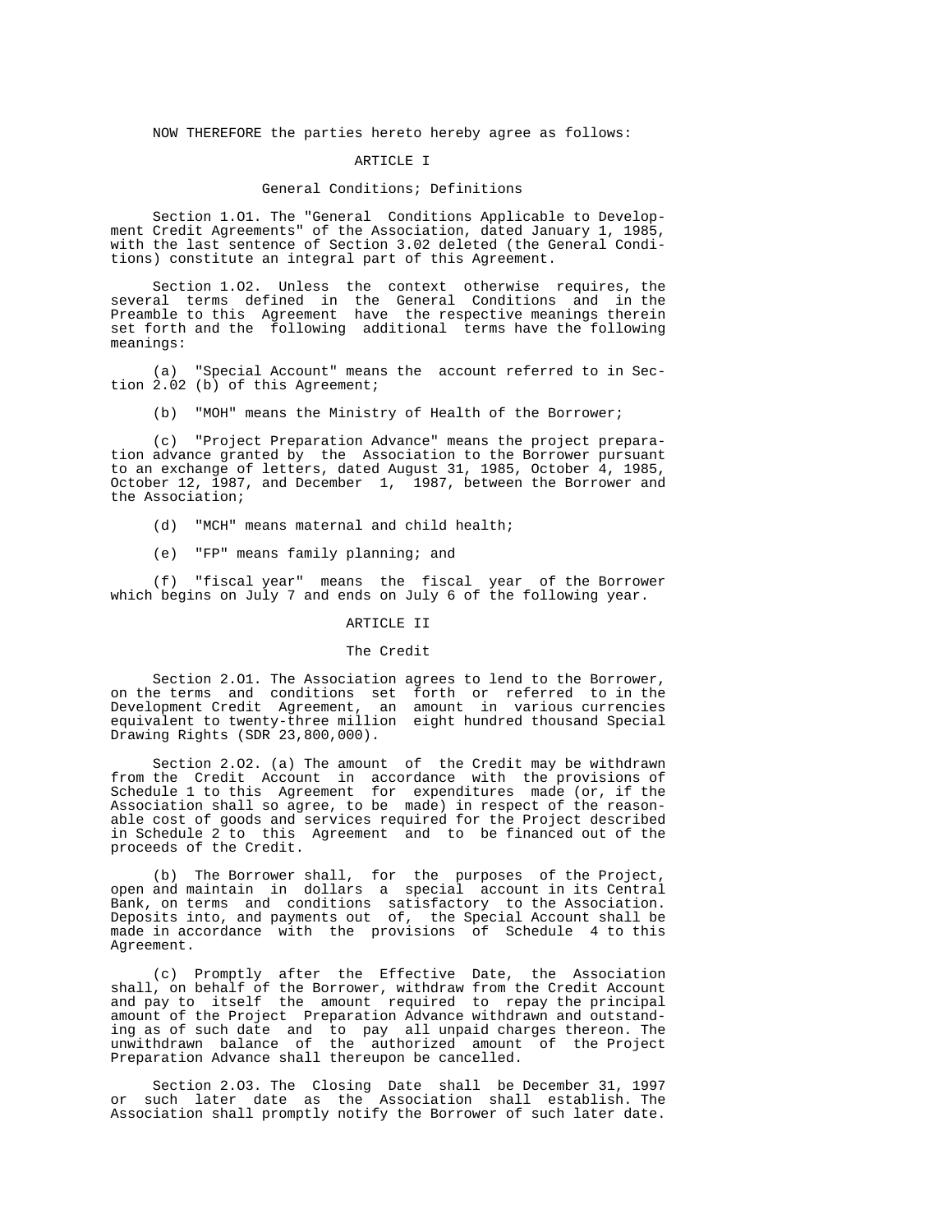Section 2.04. (a) The Borrower shall pay to the Association a commitment charge on the principal amount of the Credit not withdrawn from time to time at a rate to be set by the Association as of June 30 of each year, but not to exceed the rate of one-half of one percent (1/2 of 1%) per annum.

 (b) The commitment charge shall accrue: (i) from a date sixty days after the date of this Agreement (the accrual date) to the respective dates on which amounts shall be withdrawn by the Borrower from the Credit Account or cancelled; (ii) at the rate set as of the June 30 immediately preceding the accrual date or at such other rates as may be set from time to time thereafter pursuant to paragraph (a) above. The rate set as of June 30 in each year shall be applied as of the next payment date in that year specified in Section 2.06 of this Agreement, except that the rate set as of June 30, 1988 shall be applied as of July 1, 1988.

 (c) The commitment charge shall be paid: (i) at such places as the Association shall reasonably request; (ii) without restrictions of any kind imposed by, or in the territory of, the Borrower; and (iii) in the currency specified in this Agreement for the purposes of Section 4.02 of the General Conditions or in such other eligible currency or currencies as may from time to time be designated or selected pursuant to the provisions of that Section.

 Section 2.O5. The Borrower shall pay to the Association a service charge at the rate of three-fourths of one percent (3/4 of 1%) per annum on the principal amount of the Credit withdrawn and outstanding from time to time.

 Section 2.06. Commitment charges and service charges shall be payable semiannually on February 15 and August 15 in each year.

 Section 2.O7. (a) Subject to paragraphs (b) and (c) below, the Borrower shall repay the principal amount of the Credit in semi-annual installments payable on each February 15 and August 15, commencing August 15, 1998, and ending February 15, 2028. Each installment to and including the installment payable on February 15, 2008 shall be one percent (1%) of such principal amount, and each installment thereafter shall be two percent (2%) of such principal amount.

 (b) Whenever: (i) the Borrower's gross national product per capita, as determined by the Association, shall have exceeded \$790 in constant 1985 dollars for five consecutive years; and (ii) the Bank shall consider the Borrower creditworthy for Bank lending, the Association may, subsequent to the review and approval thereof by the Executive Directors of the Association and after due consideration by them of the development of the Borrower's economy, modify the terms of repayment of installments under paragraph (a) above by requiring the Borrower to repay twice the amount of each such installment not yet due until the principal amount of the Credit shall have been repaid. If so requested by the Borrower, the Association may revise such modification to include, in lieu of some or all of the increase in the amounts of such installments, the payment of interest at an annual rate agreed with the Association on the principal amount of the Credit withdrawn and outstanding from time to time, provided that, in the judgment of the Association, such revision shall not change the grant element obtained under the above-mentioned repayment modification.

 (c) If, at any time after a modification of terms pursuant to paragraph (b) above, the Association determines that the Borrower's economic condition has deteriorated significantly, the Association may, if so requested by the Borrower, further modify the terms of repayment to conform to the schedule of installments as provided in paragraph (a) above.

 Section 2.O8. The currency of the United States of America is hereby specified for the purposes of Section 4.O2 of the General Conditions.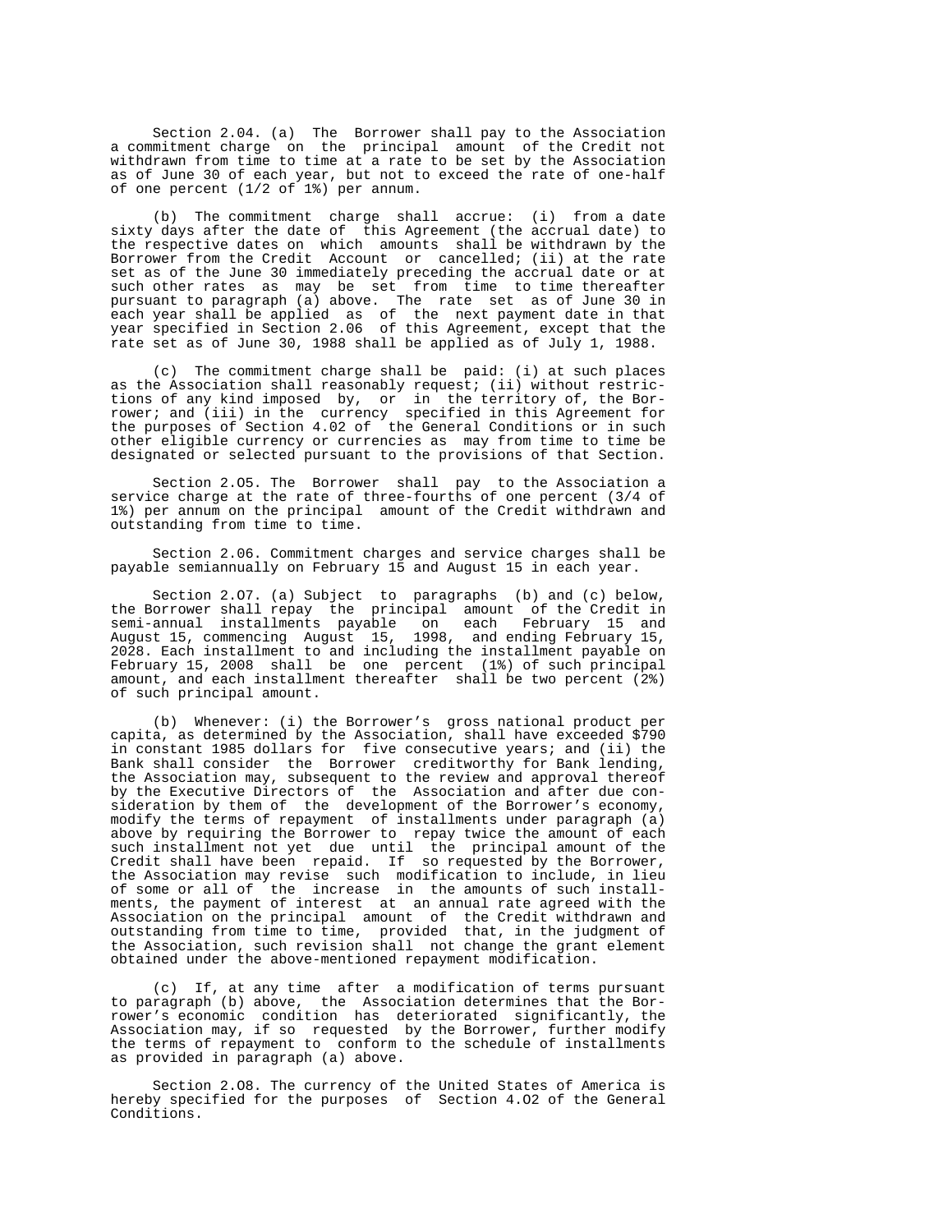### ARTICLE III

# Execution of the Project

 Section 3.O1. (a) The Borrower, having declared the objectives of the Project set forth in Schedule 2 to this Agreement, reiterates its commitment to such objectives and, to this end, shall carry out the Project through MOH, with due diligence and efficiency and in conformity with appropriate financial, engineering and public health practices, and shall provide, promptly as needed, the funds, facilities, services and other resources required for the Project.

 (b) Without limitation upon the provisions of paragraph (a) of this Section, and except as the Borrower and the Association shall otherwise agree, the Borrower shall carry out the Project in accordance with the Action Plan set forth in Schedule 5 to this Agreement.

 Section 3.O2. Except as the Association shall otherwise agree, procurement of the goods, works and consultants' services required for the Project and to be financed out of the proceeds of the Credit shall be governed by the provisions of Schedule 3 to this Agreement.

 Section 3.03. The Borrower shall, from time to time, but no less than once every twelve months, exchange views with the Association on:

 (a) the population policies and annual implementation plans which the Borrower is developing within the framework of the preparation of the Borrower's five-year plan for the 1990-1994 period;

 (b) the health financing alternatives which the Borrower is examining for the purpose of experimenting with those identified as the most promising;

 (c) the measures proposed by the Borrower to increase the recurrent resources available for non-salary expenditures for the Borrower's health sector in the Shewa regions; and

 (d) the results of the measures the Borrower has introduced to improve the effectiveness of the community health workers and other innovations in health care, such as maternity villages in the Shewa regions.

 Section 3.04. (a) During execution of the Project, the Borrower shall maintain a health education coordinating committee which shall meet on a regularly scheduled basis.

 (b) During execution of the Project, the Borrower shall maintain a project management unit with qualified staff in adequate numbers.

 Section 3.05. (a) By February 1 of each year during execution of the Project, the Borrower shall furnish to the Association, for comment, a draft implementation plan and budget covering all activities to be carried out under the Project during the subsequent fiscal year of the Borrower.

 (b) By July 1 of each year during execution of the Project, the Borrower shall furnish to the Association the final implementation plan and budget for the subsequent fiscal year of the Borrower; such implementation plan and budget to take into account the comments made by the Association.

 Section 3.06. By September 30, 1991, the Borrower shall prepare a project performance review, including management and beneficiary assessment, under terms of reference acceptable to the Association, and, by December 31, 1991, the Borrower shall review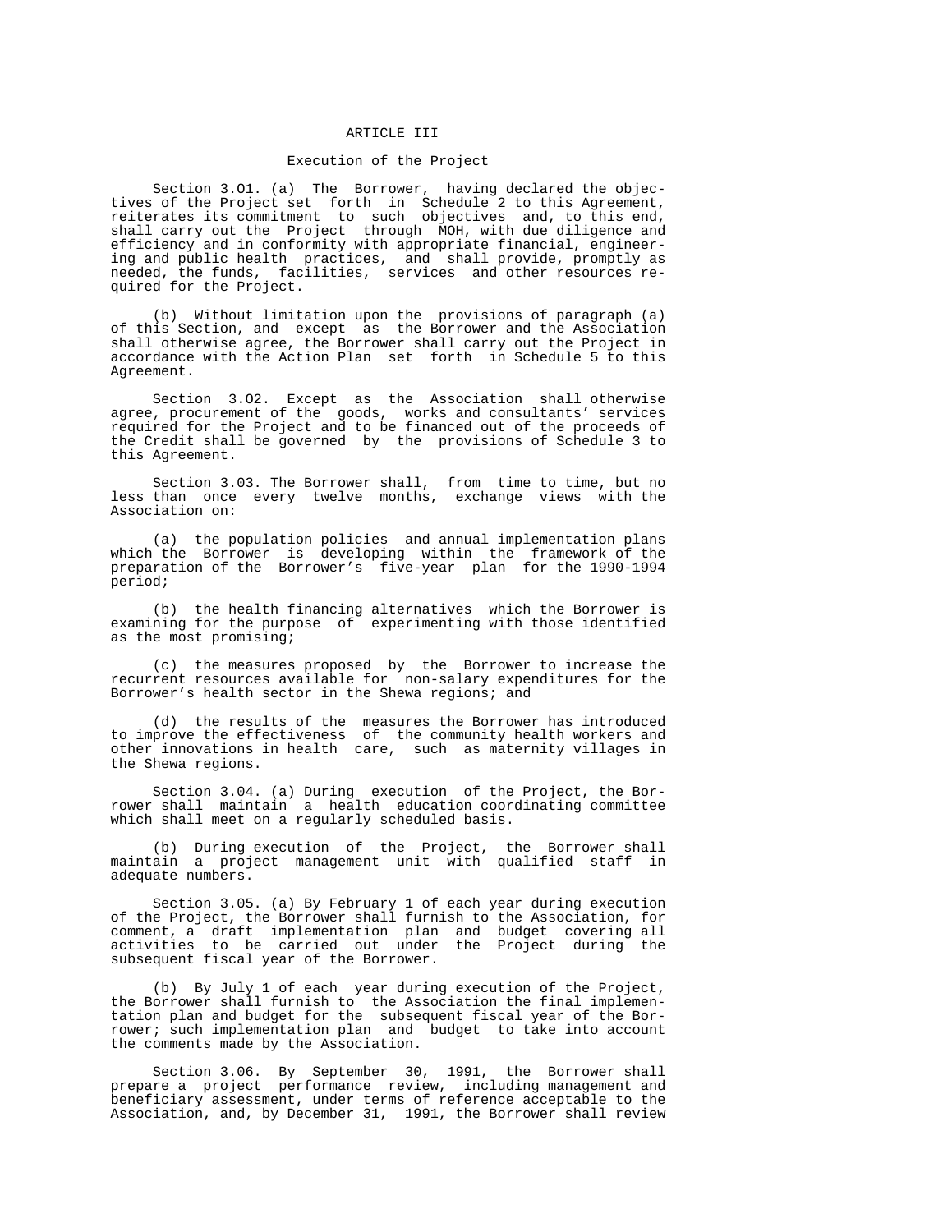the findings and recommendations with the Association to rectify identified constraints.

 Section 3.07. During the first three years of execution of the Project, the Borrower shall limit the experiment with delivery of contraceptives by community workers to the catchment areas of four (4) health centers in the Shewa regions. Thereafter, in case the project performance review, referred to in Section 3.06 above, concludes that the experiment has been technically successful and culturally acceptable, delivery of contraceptives by community workers shall be expanded to the rest of the Shewa regions.

 Section 3.08. The Borrower shall train qualified personnel, in adequate numbers, in health management and health teacher training, nurse-midwifery and MCH nursing and for the institutions participating in the Project.

### ARTICLE IV

### Financial Covenants

 Section 4.O1. (a) The Borrower shall maintain or cause to be maintained records and accounts adequate to reflect in accordance with sound accounting practices the operations, resources and expenditures in respect of the Project of the departments or agencies of the Borrower responsible for carrying out the Project or any part thereof.

- (b) The Borrower shall:
- (i) have the records and accounts referred to in para graph (a) of this Section, including those for the Special Account for each fiscal year audited, in accordance with appropriate auditing principles consistently applied, by independent auditors acceptable to the Association;
- (ii) furnish to the Association, as soon as available, but in any case not later than six months after the end of each such year, a certified copy of the report of such audit by said auditors, of such scope and in such detail as the Association shall have reasonably requested; and
- (iii) furnish to the Association such other information concerning said records, accounts and the audit thereof as the Association shall from time to time reasonably request.

 (c) For all expenditures with respect to which withdrawals from the Credit Account were made on the basis of statements of expenditure, the Borrower shall:

- (i) maintain or cause to be maintained, in accordance with paragraph (a) of this Section, records and accounts reflecting such expenditures;
- (ii) retain, until at least one year after the Associa tion has received the audit for the fiscal year in which the last withdrawal from the Credit Account was made, all records (contracts, orders, invoices, bills, receipts and other documents) evidencing such expenditures;
	- (iii) enable the Association's representatives to examine such records; and
- (iv) ensure that such records and accounts are included in the annual audit referred to in paragraph (b) of this Section and that the report of such audit contains a separate opinion by said auditors as to whether the statements of expenditure submitted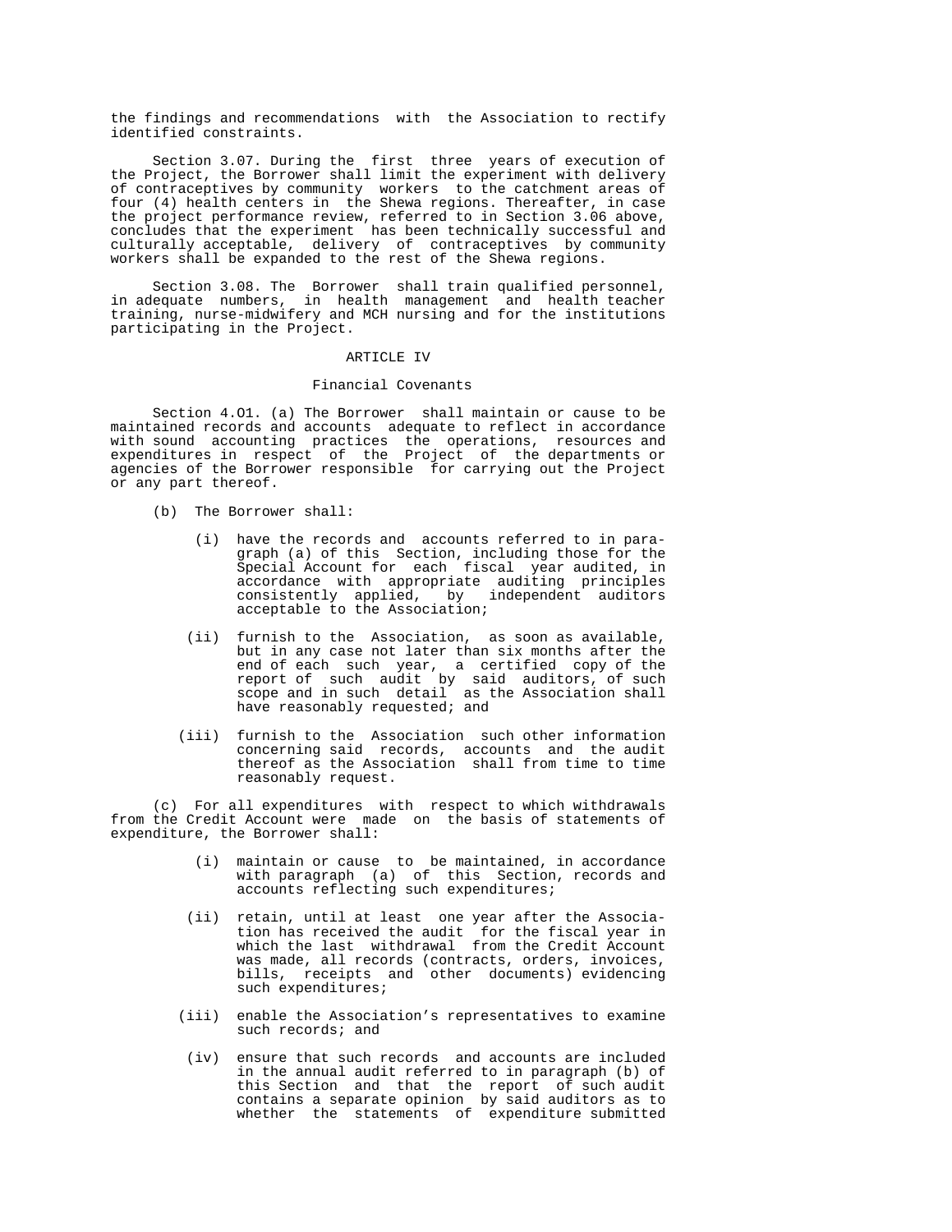during such fiscal year, together with the pro cedures and internal controls involved in their preparation, can be relied upon to support the related withdrawals.

#### ARTICLE V

### Effective Date; Termination

 Section 5.O1. The following events are specified as additional conditions to the effectiveness of the Development Credit Agreement within the meaning of Section 12.01 (b) of the General Conditions:

 (a) the Borrower shall have established and staffed the Health Education Department within MOH responsible for the development, implementation and coordination of a national health education strategy;

 (b) the Borrower shall have established a health education coordinating committee with the participation of multi-sectoral institutions for the purpose of coordinating the implementation of the Borrower's overall health education strategy;

 (c) the Borrower shall have established and staffed the Pharmaceutical and Medical Supply Control Department within MOH to carry out, inter alia, drug quality control functions; and

 (d) the Borrower shall have furnished to the Association the final implementation plan and budget for the first year of execution of the Project in accordance with the provisions of Section 3.05 (b) of this Agreement.

 Section 5.O2. The date ninety (90) days after the date of this Agreement is hereby specified for the purposes of Section 12.O4 of the General Conditions.

# ARTICLE VI

#### Representative of the Borrower; Addresses

 Section 6.01. The Minister of the Borrower responsible for Foreign Economic Relations is designated as representative of the Borrower for the purposes of Section 11.O3 of the General Conditions.

 Section 6.O2. The following addresses are specified for the purposes of Section 11.O1 of the General Conditions:

For the Borrower:

 Ministry for Foreign Economic Relations P.O. Box 2428 Addis Ababa Ethiopia

 Cable address: Telex: ONCCP ET 21531 Addis Ababa

For the Association:

 International Development Association 1818 H Street, N.W. Washington, D.C. 2O433 United States of America

Cable address: Telex: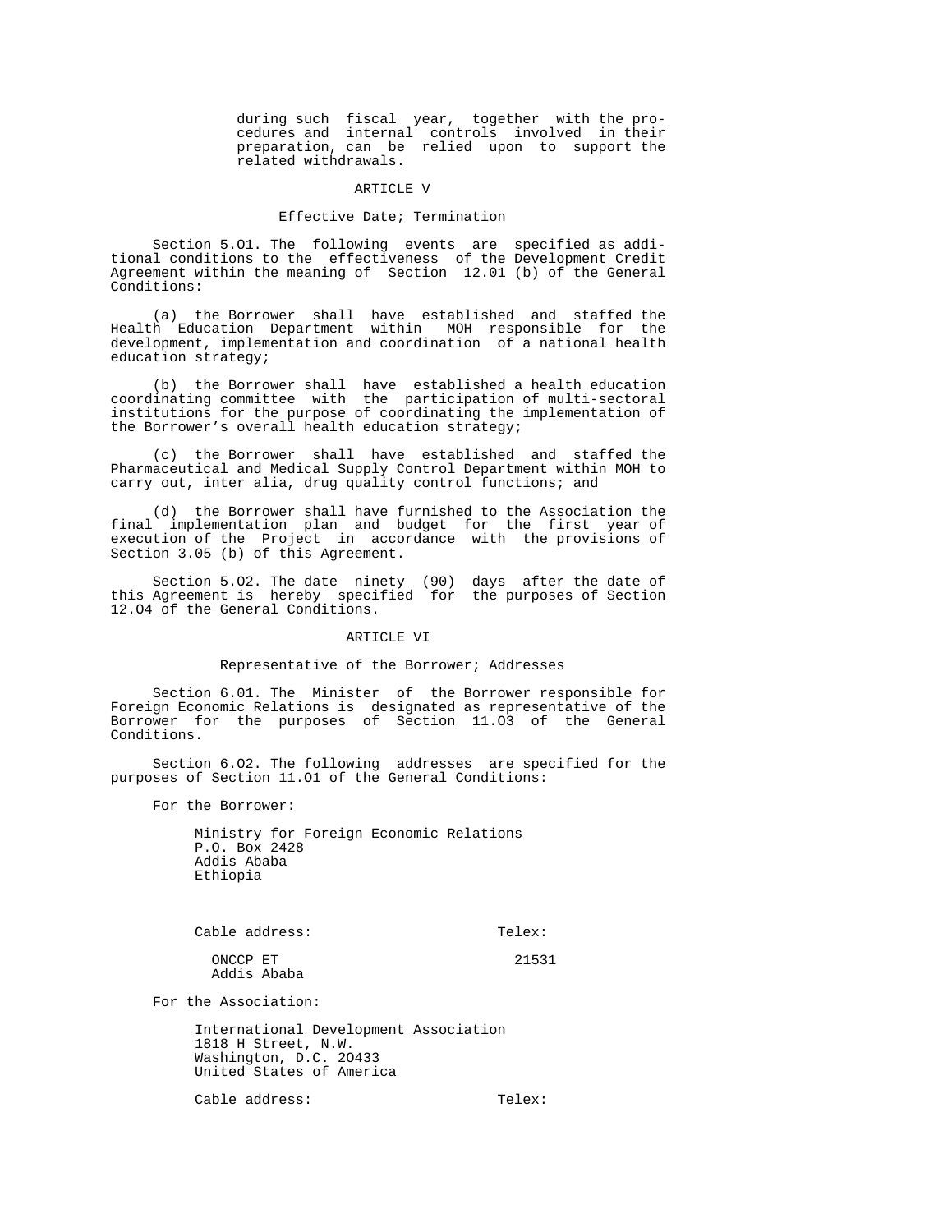| INDEVAS          | 440098 (ITT)    |  |
|------------------|-----------------|--|
| Washington, D.C. | 248423 (RCA) or |  |
|                  | 64145 (WUI)     |  |

 IN WITNESS WHEREOF, the parties hereto, acting through their duly authorized representatives, have caused this Agreement to be signed in their respective names in the District of Columbia, United States of America, as of the day and year first above written.

### PEOPLE'S DEMOCRATIC REPUBLIC OF ETHIOPIA

 By /s/ Girma Amare Authorized Representative

INTERNATIONAL DEVELOPMENT ASSOCIATION

 By /s/ Michael Gillette Acting Regional Vice President Africa

### SCHEDULE 1

### Withdrawal of the Proceeds of the Credit

1. The table below sets forth the Categories of items to be financed out of the proceeds of the Credit, the allocation of the amounts of the Credit to each Category and the percentage of expenditures for items so to be financed in each Category:

|     |        | Category                                | Amount of the<br>Credit Allocated<br>(Expressed in<br>SDR Equivalent) | % of<br>Expenditures<br>to be Financed                              |
|-----|--------|-----------------------------------------|-----------------------------------------------------------------------|---------------------------------------------------------------------|
| (1) | Works: |                                         |                                                                       |                                                                     |
|     | (a)    | Nurse train-<br>ing school              | 550,000                                                               | 100% of foreign<br>expenditures<br>and 85% of local<br>expenditures |
|     | (b)    | Other                                   | 7,000,000                                                             | 100% of foreign<br>expenditures<br>and 85% of local<br>expenditures |
| (2) |        | Equipment,<br>materials and<br>supplies | 3,400,000                                                             | 100% of foreign<br>expenditures<br>and 85% of local<br>expeditures  |
| (3) |        | Vehicles                                | 950,000                                                               | 100%                                                                |
|     |        |                                         |                                                                       |                                                                     |

|          | Amount of the    |                |
|----------|------------------|----------------|
|          | Credit Allocated | ്റf            |
|          | (Expressed in    | Expenditures   |
| Category | SDR Equivalent)  | to be Financed |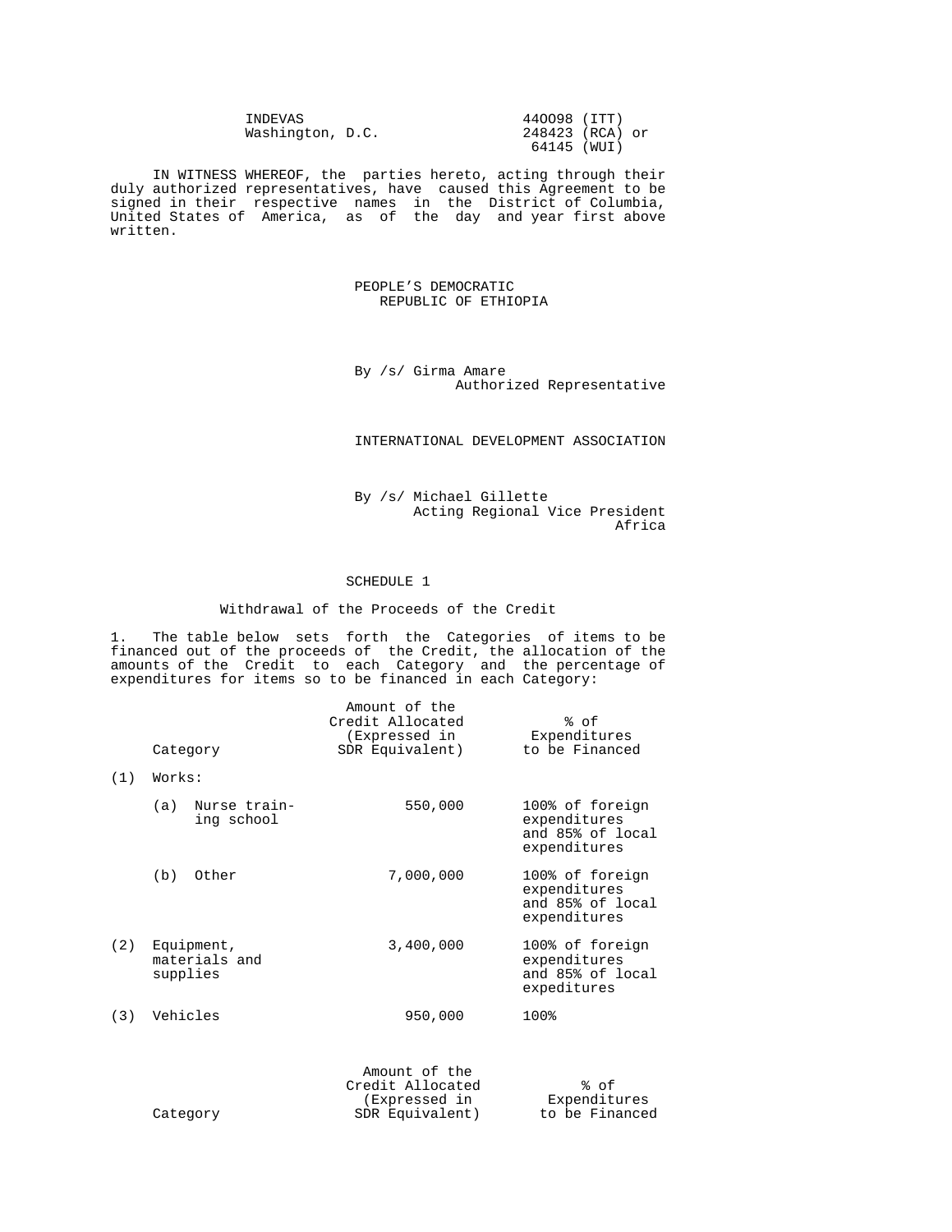| (4) |                                                  | Recurrent cost<br>(excluding salaries)                      |            |                                                                              |  |  |
|-----|--------------------------------------------------|-------------------------------------------------------------|------------|------------------------------------------------------------------------------|--|--|
|     | (a)                                              | through<br>December 31, 1990                                | 790,000    | 100%                                                                         |  |  |
|     | (b)                                              | from Janu-<br>ary 1, 1991<br>through Decem-<br>ber 31, 1992 | 1,540,000  | 80%                                                                          |  |  |
|     | (c)                                              | from Janu-<br>ary 1, 1993<br>through Decem-<br>ber 31, 1994 | 1,540,000  | 50%                                                                          |  |  |
|     | (d)                                              | from January 1, 1995<br>and thereafter                      | 1,540,000  | 30%                                                                          |  |  |
| (5) |                                                  | Training                                                    | 330,000    | 100%                                                                         |  |  |
| (6) | Studies                                          |                                                             | 780,000    | 100%                                                                         |  |  |
| (7) | Consultants'<br>services                         |                                                             | 260,000    | 100%                                                                         |  |  |
| (8) | Refunding of<br>Project Prepara-<br>tion Advance |                                                             | 820,000    | Amount due<br>pursuant to<br>Section<br>$2.02$ (c) of<br>this Agree-<br>ment |  |  |
|     |                                                  | (9) Unallocated                                             | 4,300,000  |                                                                              |  |  |
|     |                                                  | TOTAL                                                       | 23,800,000 |                                                                              |  |  |

### 2. For the purposes of this Schedule:

 (a) the term "foreign expenditures" means expenditures in the currency of any country other than that of the Borrower for goods or services supplied from the territory of any country other than that of the Borrower; and

 (b) the term "local expenditures" means expenditures in the currency of the Borrower or for goods or services supplied from the territory of the Borrower.

3. Notwithstanding the provisions of paragraph 1 above, no withdrawals shall be made in respect of payments made for expenditures prior to the date of this Agreement, and no withdrawals shall be made in respect of payments made for expenditures under Category 1(a) until the Association has received a satisfactory detailed plan of action specifying the measures undertaken by the Borrower in the development of a program for tutor training, postbasic nurse midwifery, post-basic MCH and in-service refresher training of health staff in the Shewa regions.

### SCHEDULE 2

### Description of the Project

 The objectives of the Project are to increase the quality, coverage and cost-effectiveness of maternal and child health services, to increase the availability and use of family planning services, and to strengthen the institutional capacity of MOH.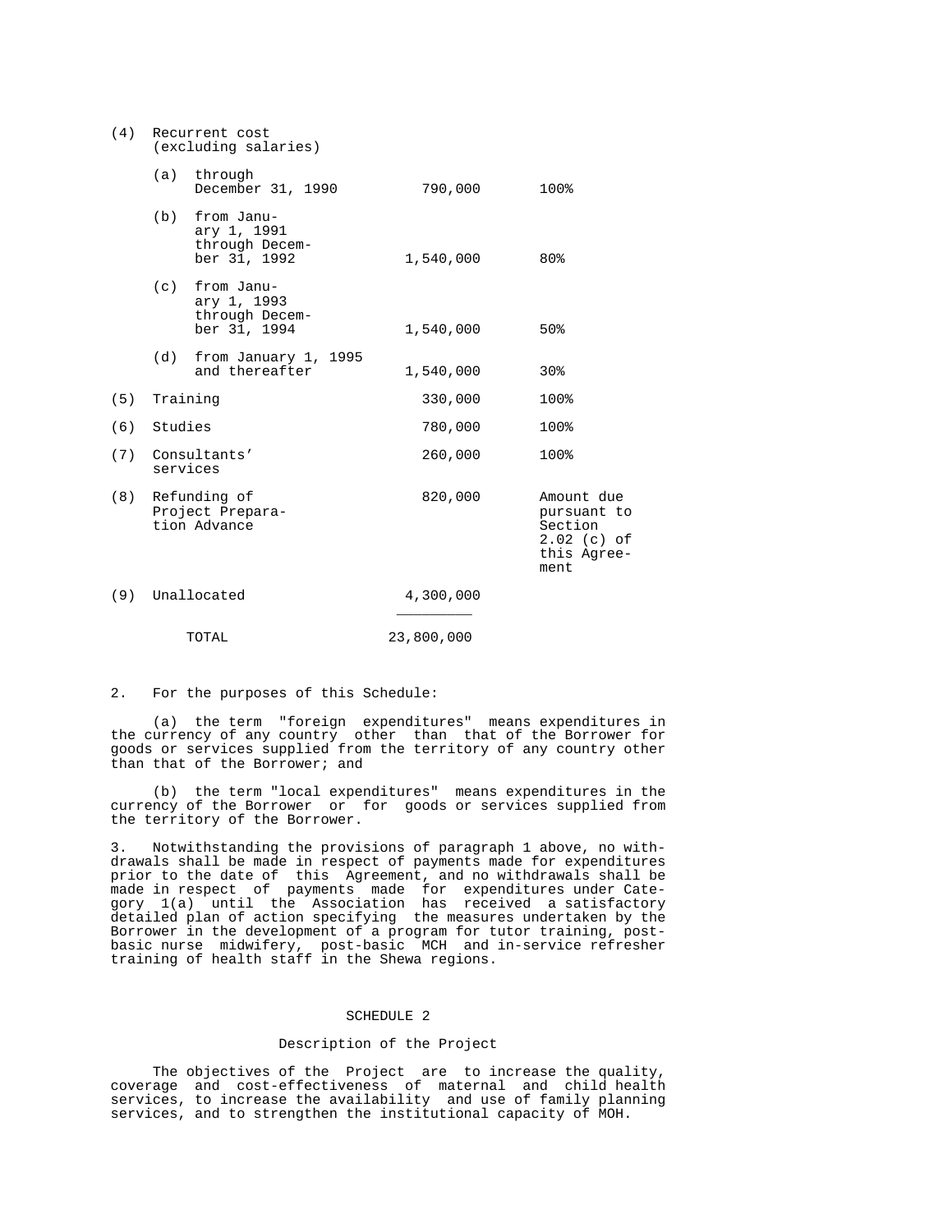The Project consists of the following parts, subject to such modifications thereof, as the Borrower and the Association may agree upon, from time to time, to achieve such objectives:

#### Part A: Area Development

 Strengthening of MCH/FP services through rehabilitation, furnishing and equipping of three rural hospitals, 18 health centers and about 180 health stations; development of three new health centers; establishment of three regional-level management teams; support for innovative activities in MCH/FP service delivery; and carrying out of monitoring and evaluation studies.

#### Part B: Manpower Development

 Improvement of the quality of health manpower training through rehabilitation of one nursing school on two campuses, one health assistant school, one laboratory technician school, and one sanitarian school; and expansion and rehabilitation of one health assistant school.

# Part C: Institutional Development

 Strengthening of the Planning and Programming Department of MOH and key units in MOH, including the architectural unit, the management information unit, the procurement unit and the MCH unit; and establishment of a unit responsible for building, vehicle and equipment maintenance.

# Part D: Health Education

 Strengthening of health education capacity through construction of a health learning materials development unit; and renovation and equipping of office facilities.

### Part E: Pharmaceuticals Development

 Support for investments to increase the production of MOH's existing pharmaceutical manufacturing plant; renovation and equipping of central medical stores, and establishment and staffing of seven new regional stores and one bonded warehouse.

Part F: Studies

 Carrying out by MOH of a review of hospital services and health financing options and a study on the development of a management system.

\* \* \*

The Project is expected to be completed by December 31, 1996.

### SCHEDULE 3

### Procurement and Consultants' Services

Section I. Procurement of Goods and Works

Part A: International Competitive Bidding

1. Except as provided in Part D hereof, goods and works shall be procured under contracts awarded in accordance with procedures consistent with those set forth in Sections I and II of the "Guidelines for Procurement under IBRD Loans and IDA Credits" published by the Bank in May 1985 (the Guidelines).

Bidders for works estimated to cost the equivalent of \$500,000 or more shall be prequalified as described in paragraph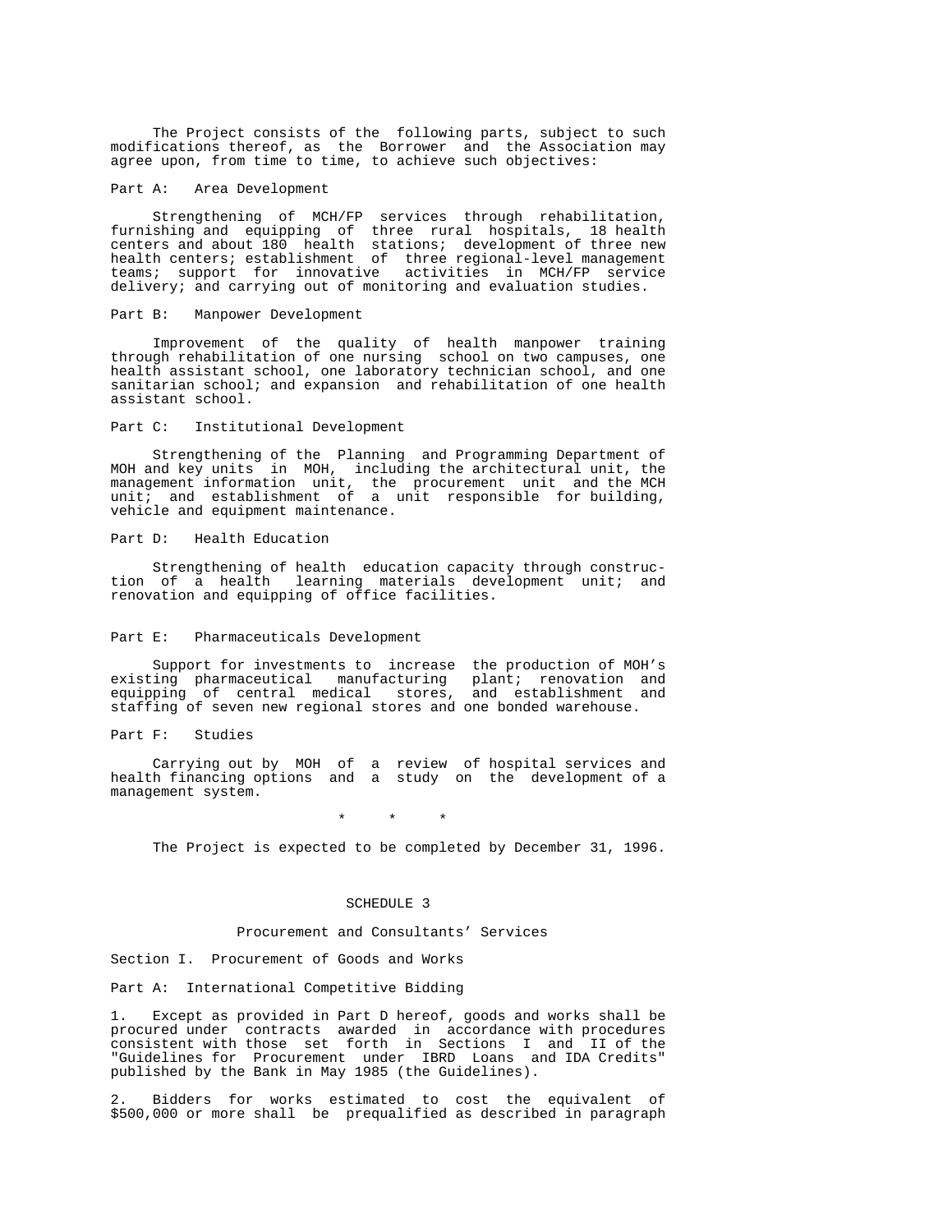2.10 of the Guidelines.

3. To the extent practical and consistent with appropriate technical standards and procurement procedures, contracts for works, equipment and vehicles shall be grouped.

### Part B: Preference for Domestic Manufacturers

 In the procurement of goods in accordance with the procedures described in Part A.1 hereof, goods manufactured in the People's Democratic Republic of Ethiopia may be granted a margin of preference in accordance with, and subject to, the provisions of paragraphs 2.55 and 2.56 of the Guidelines and paragraphs 1 through 4 of Appendix 2 thereto.

Part C: Preference for Domestic Contractors

 In the procurement of works in accordance with the procedures described in Part A.1 hereof, the Borrower may grant a margin of preference to domestic contractors in accordance with, and subject to, the provisions of paragraphs 2.55 and 2.56 of the Guidelines and paragraph 5 of Appendix 2 thereto.

Part D: Other Procurement Procedures

1. Equipment, materials and supplies estimated to cost less than the equivalent of \$100,000 per contract, but more than the equivalent of \$20,000 per contract, up to an aggregate amount not to exceed the equivalent of \$1,000,000, and civil works estimated to cost the equivalent of \$500,000 or less per contract, up to an aggregate amount not to exceed the equivalent of \$2,500,000, may be procured under contracts awarded on the basis of competitive bidding, advertised locally, in accordance with procedures satisfactory to the Association.

2. Equipment, materials and supplies estimated to cost the equivalent of \$20,000 or less per contract, up to an aggregate amount not to exceed the equivalent of \$200,000, may be procured under contracts awarded on the basis of comparison of price quotations solicited from a list of at least three suppliers eligible under the Guidelines, in accordance with procedures acceptable to the Association.

Civil works related to selected health centers and stations may be carried out by force account.

Part E: Review by the Association of Procurement Decisions

Review of invitations to bid and of proposed awards and final contracts:

 (a) With respect to each contract for civil works estimated to cost the equivalent of \$200,000 or more and with respect to each contract for vehicles and equipment estimated to cost the equivalent of \$100,000 or more, the procedures set forth in paragraphs 2 and 4 of Appendix 1 to the Guidelines shall apply. Where payments for such contract are to be made out of the Special Account, such procedures shall be modified to ensure that the two conformed copies of the contract required to be furnished to the Association pursuant to said paragraph 2 (d) shall be furnished to the Association prior to the making of the first payment out of the Special Account in respect of such contract.

 (b) With respect to each contract not governed by the preceding paragraph, the procedures set forth in paragraphs 3 and 4 of Appendix 1 to the Guidelines shall apply. Where payments for such contract are to be made out of the Special Account, such procedures shall be modified to ensure that the two conformed copies of the contract together with the other information required to be furnished to the Association pursuant to said paragraph 3 shall be furnished to the Association as part of the evidence to be furnished pursuant to paragraph 4 of Schedule 4 to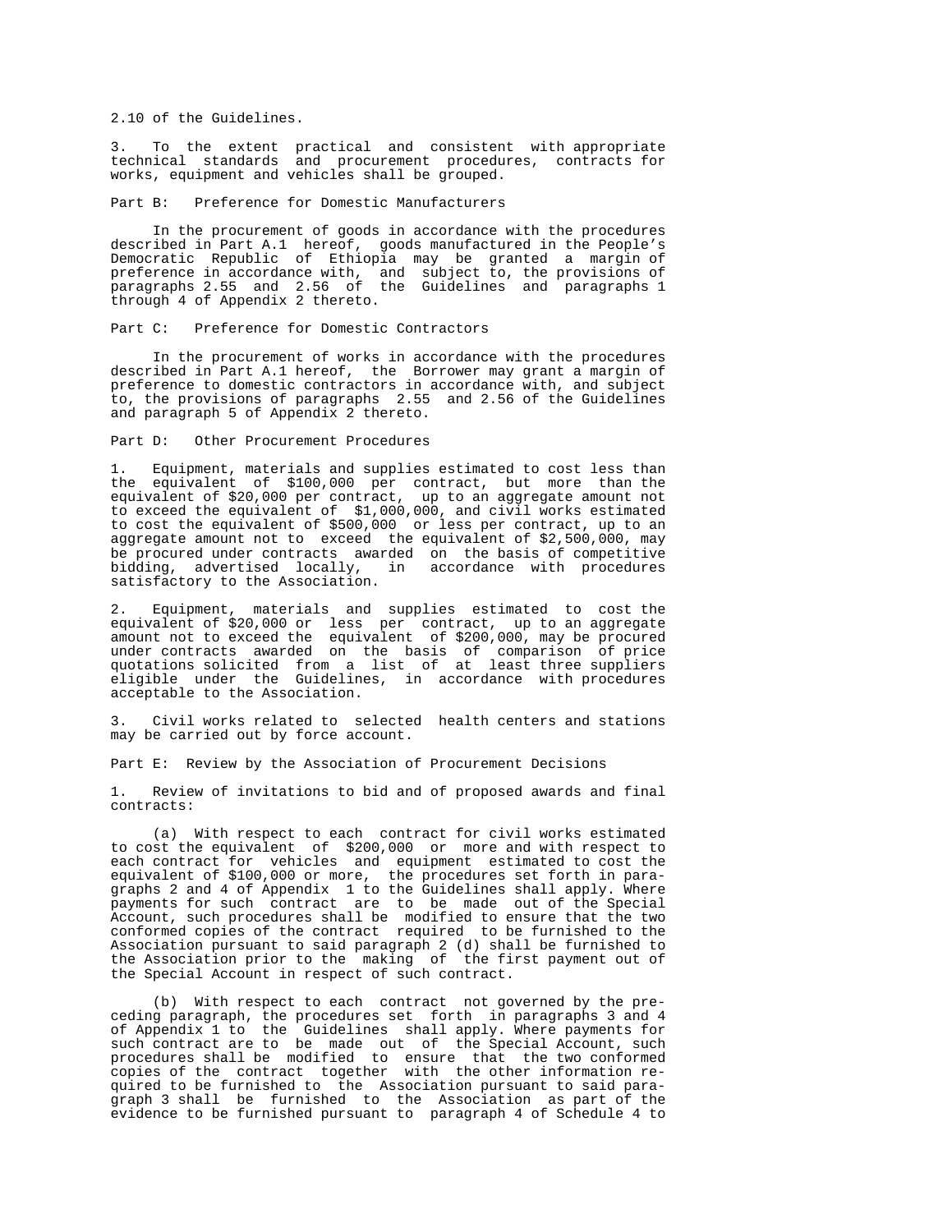this Agreement.

 (c) The provisions of the preceding subparagraphs (a) and (b) shall not apply to contracts on account of which the Association has authorized withdrawals from the Credit Account on the basis of statements of expenditure. Such contracts shall be retained in accordance with Section 4.01 (c) (ii) of this Agreement.

2. The figure of 15% is hereby specified for purposes of paragraph 4 of Appendix 1 to the Guidelines.

Section II. Employment of Consultants

 In order to assist the Borrower in carrying out the Project, the Borrower shall employ consultants whose qualifications, experience and terms and conditions of employment shall be satisfactory to the Association. Such consultants shall be selected in accordance with principles and procedures satisfactory to the Association on the basis of the "Guidelines for the Use of Consultants by World Bank Borrowers and by the World Bank as Executing Agency" published by the Bank in August 1981.

#### SCHEDULE 4

#### Special Account

1. For the purposes of this Schedule:

 (a) the term "Eligible Categories" means Categories (1) through (7) set forth in the table in paragraph 1 of Schedule 1 to this Agreement;

 (b) the term "Eligible Expenditures" means expenditures in respect of the reasonable cost of goods and services required for the Project and to be financed out of the proceeds of the Credit allocated, from time to time, to the Eligible Categories in accordance with the provisions of Schedule 1 to this Agreement; and

 (c) the term "Authorized Allocation" means an amount equivalent to \$2,000,000 to be withdrawn from the Credit Account and deposited in the Special Account pursuant to paragraph 3 (a) of this Schedule.

2. Except as the Association shall otherwise agree, payments out of the Special Account shall be made exclusively for Eligible Expenditures in accordance with the provisions of this Schedule.

After the Association has received evidence satisfactory to it that the Special Account has been duly opened, withdrawals of the Authorized Allocation and subsequent withdrawals to replenish the Special Account may be made as follows:

 (a) On the basis of a request or requests by the Borrower for a deposit or deposits which add up to the aggregate amount of the Authorized Allocation, the Association shall, on behalf of the Borrower, withdraw from the Credit Account and deposit into the Special Account such amount or amounts as the Borrower shall have requested.

 (b) The Borrower shall furnish to the Association requests for replenishment of the Special Account at such intervals as the Association shall specify. On the basis of such requests, the Association shall withdraw from the Credit Account and deposit into the Special Account such amounts as shall be required to replenish the Special Account with amounts not exceeding the amount of payments made out of the Special Account for Eligible Expenditures. All such deposits shall be withdrawn by the Association from the Credit Account under the respective Eligible Categories, and in the respective equivalent amounts, as shall